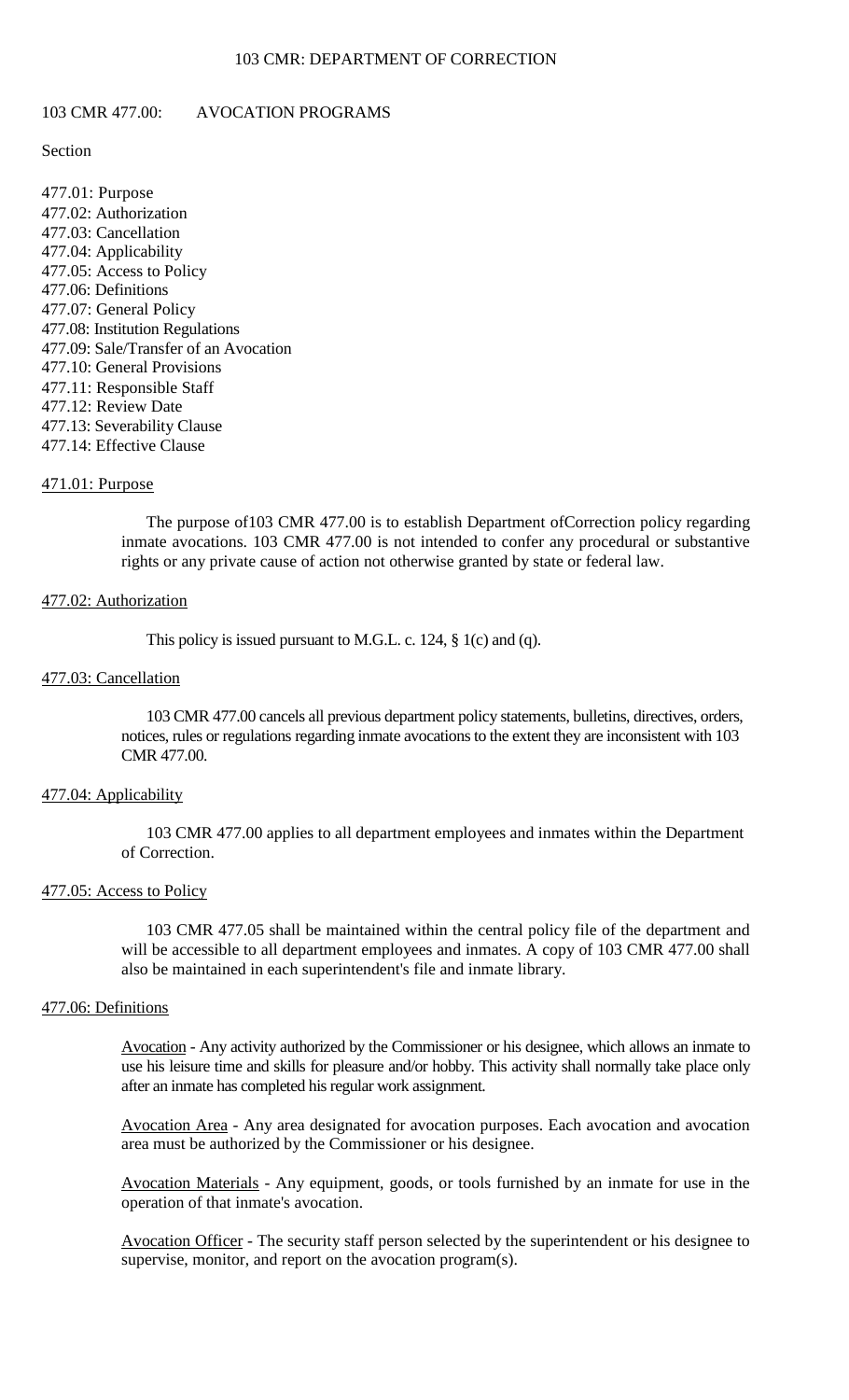### 103 CMR: DEPARTMENT OF CORRECTION

# 477.06: continued

Commissioner - The Commissioner of the Department of Correction.

Department - The Department of Correction.

Superintendent - The chief administrative officer of a correctional institution.

## 477.07: General Policy

(1) The Commissioner or his designee may in his discretion provide designated inmates of a correctional institution with the opportunity to work at an approved hobby or craft consistent with security and safety considerations within the institution.

(2) If such an opportunity has been provided to designated inmates of an institution pursuant to 103 CMR 477.07(1), the superintendent of that institution shall develop written guidelines setting forth the management procedure for avocations within the institution. Such guidelines shall conform to the requirements set forth in 103 CMR 477.00 and shall be subject to the written approval of the Commissioner or his designee. Such written approval shall constitute authorization of the superintendent as the Commissioner's designee.

(3) Such management guidelines shall be developed and utilized for the purpose of interpreting and defining the operational details of 103 CMR 477.00 and shall not be used to effect a material change in the basic policy of the Department of Correction regarding inmate avocations.

## 477.08: Institution/Facility Management Guidelines

Institution/facility management guidelines shall include but not be limited to:

(1) A method of determining inmate eligibility for an avocationprogram. New inmates should not be eligible until they have completed institution orientation.

(2) A description of the types of avocations allowed by the Commissioner or his designee and areas/times where such activities will take place.

(3) A process whereby an inmate may make application to operate an avocation. All avocation requests must be approved by the Superintendent or his designee in consultation with the avocation officer.

(4) No inmate shall be allowed to work in another inmate's approved avocation.

(5) A method of control of all avocation tools and materials, consistent with the Department Tool Control Policy, 103 DOC 511.

(6) A method of purchase and delivery of all avocation supplies. All deliveries must be supervised by a member of the security staff.

(7) All payment of materials purchased for inmate avocations must be made by check.

(8) A method to ensure that all combustible/toxic/caustic materials are secured in locked areas when not in use, and that all use of such materials conforms to applicable municipal, county, state and federal minimum safety standards.

(9) Any area where approved avocation products may be displayed shall be determined by the superintendent and/or his designee.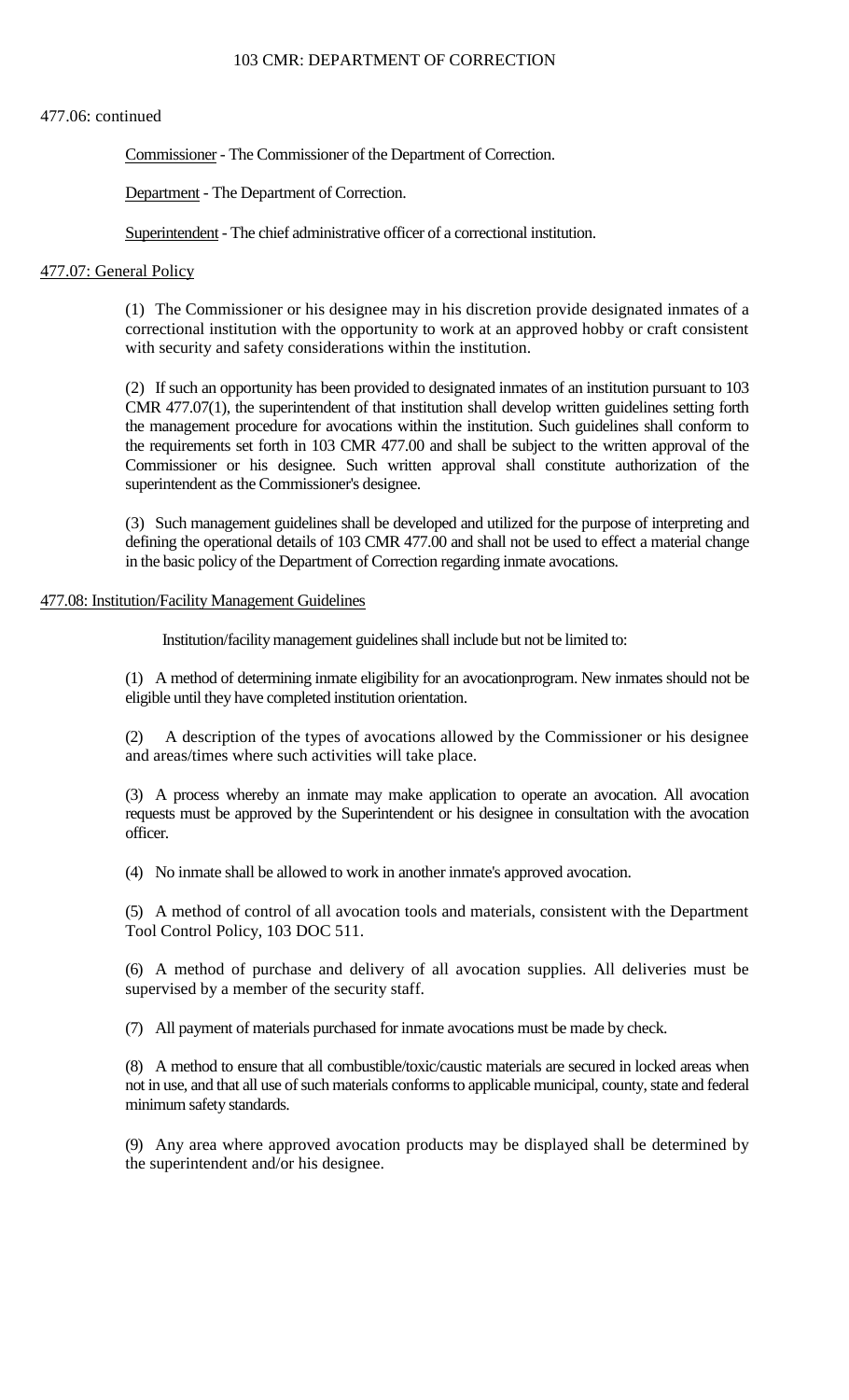### 103 CMR: DEPARTMENT OF CORRECTION

#### 477.08: continued

(10) A description of the process whereby all sales of avocation articles/materials within or without the institution must be approved bythe Commissioner or his designee. Where such sales are approved, inmates may request a fair market price for their products, subject to any limitations imposed by the institution on the price chargeable for any one product and/or the maximum income an inmate may earn in one year. However, all sale prices shall be increased by 5% to allow for the Massachusetts sales tax. Inmates shall receive receipts for items sold.

## 477.09: Sale of an Avocation

(1) Sale or transfer of an avocation between inmates of an institution shall not be allowed.

(2) All inmate avocations shall be owned and controlled by the Department of Correction. All avocation materials provided by the inmate at his expense shall remain the property of the inmate. If the inmate no longer wishes or is no longer permitted to operate his avocation, the Commissioner or his designee shall determine if the Department of Correction wishes to purchase all or part of such materials. If the department does not wish to purchase such materials, or the inmate does not wish to sell them, the inmate shall have them picked up or sent out of the institution in which the avocation is being operated. Department property regulations relating to the disposal of contraband shall apply to any materials not picked up or sent out ofthe institution within a reasonable period oftime. Sale of any avocation materials shall be based upon the value of such materials at fair market value.

(3) The avocation officer or staff person designed by the superintendent shall maintain a record of each purchase of avocation materials. A record of each such purchase shall also be kept by the Commissioner or his designee.

# 477.10: General Provisions

(1) Each institution should normally provide basic utilities such as heat, electricity, and running water, within reason. Inmates involved in avocation must supply their own tool and materials. Unless otherwise authorized by the Commissioner or his designee, all avocation tools shall be maintained pursuant to the Department Tool Control Policy, 103 DOC 511.

(2) The Commissioner, his designee or the superintendent of the institution shall have the right, at any time, with or without notice, to terminate any, or all, of the avocations at any, or all, institution(s), for any reason whatsoever.

(3) The Commissioner, his designee or the superintendent of the institution, shallreserve the right to revoke an inmate's privilege to operate an avocation for any reason whatsoever, including but not limited to failure to comply with department regulations, rules and/or institution rules or guidelines. Violation of department of institution rules shall also be grounds for disciplinary action.

### 477.11: Responsible Staff

Each superintendent shall be responsible for supervising the operational details of any avocation program within his institution and for developing necessary and appropriate management guidelines for the operation of that program.

# 477.12: Review Date

103 CMR 477.00 shall be reviewed annually from the effective date by the Commissioner or his designee. The party or parties conducting the review shall develop a memorandum to the Commissioner with a copy to the central policy file indicating that the review has been completed. Recommendations for revisions, additions or deletions shall be included.